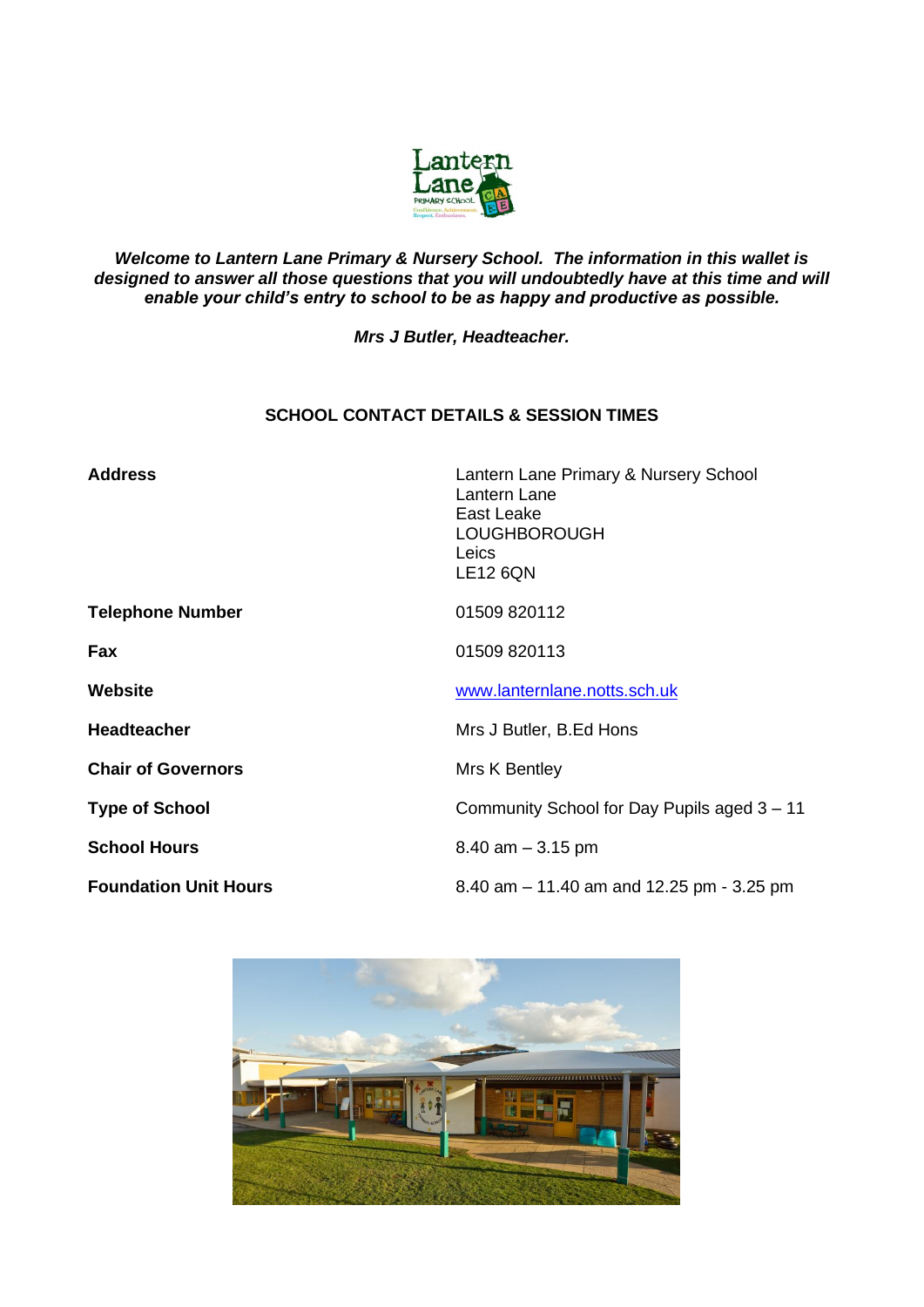## **Our School Aims**

Our school values every member of the school community. We aim to provide an environment that nurtures **C**onfidence, **A**chievement, **R**espect and **E**nthusiasm (C.A.R.E.) in all aspects of life. We all work together to provide a happy, safe and secure school in which we encourage all children to set their sights high; to make the most of their talents, and to celebrate differences. We work hard to create challenging and fun learning opportunities that enable everyone to be confident and responsible members of the society in which we live. The staff and governors are committed to maintaining the strong and supportive partnership between pupils, parents, carers, teachers and the wider community.

## **Our School Values**

At Lantern Lane, we will 'C.A.R.E' for everyone and everything in our school and the wider community now and in the future.

## **Confidence**

**Aim: to enable all pupils, staff, governors and parents to have the confidence in themselves to achieve their best in school and in the wider community - both now and in the future.**

#### **Achievement**

**Aim: to enable all pupils, staff, governors and parents to achieve by developing an interest and love of learning across all areas of life.**

#### **Respect**

**Aim: for everyone to respect and value each other, both in school and within the wider community, to respect authority, decisions made and to respect the environment in which we live and work.**

#### **Enthusiasm**

**Aim: to engage and be enthusiastic to try everything, being prepared to take risks and to openly face challenge.**

*'You (the headteacher) and your team have created a harmonious school where pupils are well cared for and enjoy their learning. Pupil described the school as 'amazing, caring and happy.' They felt that the school 'pushed them to their limits'*  and expected them to work hard. Consequently, pupils are happy in school and their *attendance is good.*

*The school is a warm and friendly place. Pupils are taught to respect adults and each other. Pupils have a good understanding of the different cultures and religions that make up modern Britain. They are clear that all people should be treated well. Pupils were able to explain to me that anyone who comes to Lantern Lane Primary & Nursery School will be looked after. Pupils behave well and concentrate in lessons.'*

## **OFSTED 2017**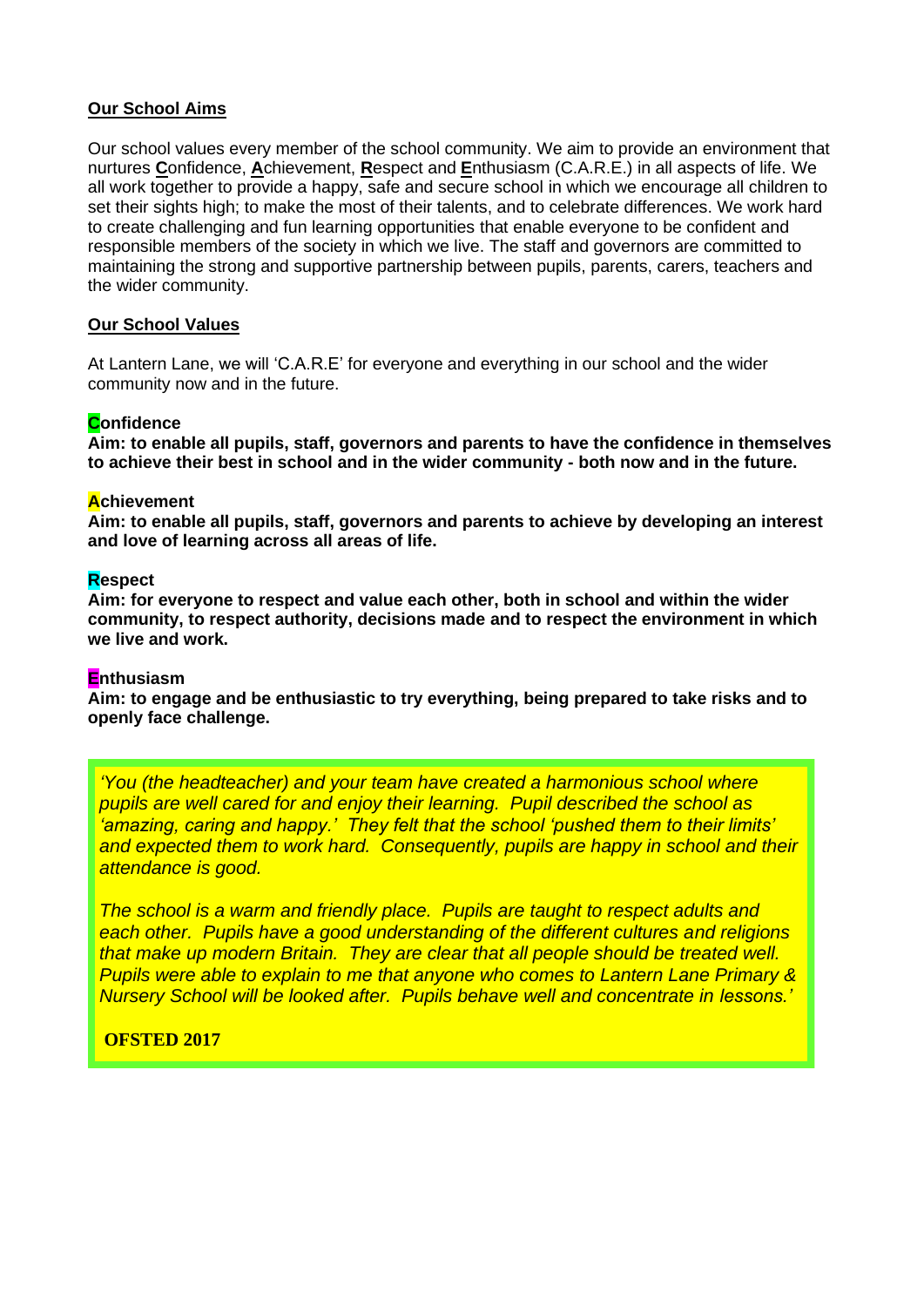The original Lantern Lane School of 1952 has changed beyond recognition. The east wing opened in June 1997 and, in January 2003, a brand new PFI-financed school building (with the east wing integrated into it) was opened.

More recently, we have become a split-site school with our new annex building of four classrooms, group rooms, office space and playground opening in September 2016.

Opportunities afforded by our relationship with the private and public sectors provide an exciting vision for schools in the 21st century—both in educational and community terms. Not only do we benefit from a high- quality building facility but also profit from opportunities to develop facilities, links and partnerships that will improve and enrich the quality of provision and opportunity for both the children and the community.

The accessible, single level buildings and outdoor facilities are surrounded by countryside, which offers the children a pleasant environment on the edge of the village of East Leake.

Safety is a high priority and the grounds and buildings themselves are built to a high standard of safety and security.

The proximity of East Leake Academy means that children at Lantern Lane can enjoy a 'through route' of education from 3 - 18 on the same site. The added benefit of an on-site sports and leisure complex, providing swimming and other sports facilities for the use of the schools and the general public, make the campus an exciting and valuable educational and community asset.

The foundation unit is an integral part of the school. The unit caters for up to 80 children between the ages of 3 and 5 years. Foundation Stage has its own play areas, which are securely fenced off from the main playground. Pupils, however, do have access to the main hall, library, music room, IT equipment and creative art areas.

The buildings have spacious reception areas, which lead to teaching areas, group areas, library areas and toilet facilities. There is a hall and kitchen in the main school building, which is built specifically to provide a varied choice of menu with a focus on a healthy diet.

The networked computer systems allow both group work and individual study to be undertaken and all classrooms have access to interactive screens, these being a powerful tool for the delivery of a high-class and forward-looking curriculum.

Effective use of design and space allows and supports the development of teaching skills and enriches the children's lives in school. At a time of unprecedented educational change, our school has been developed to support the type of education system children, staff, parents and the local community should be entitled to in the 21st century.

## **VISITING ARRANGEMENTS**

Visitors are welcome in school at any time. An appointment is not always essential, but it would help if you wish to look round the school, discuss an issue in depth, or discuss school policy.

## **PARTNERSHIPS**

We believe that the most successful learning takes place when all those in contact with the child are working together. To this end, we are continually working towards developing stronger staff/parent links:

- to support children's learning,
- to understand and influence school policy,
- to be involved in setting targets,
- for representation on the Governing Body,
- for representation on our fundraising group committee.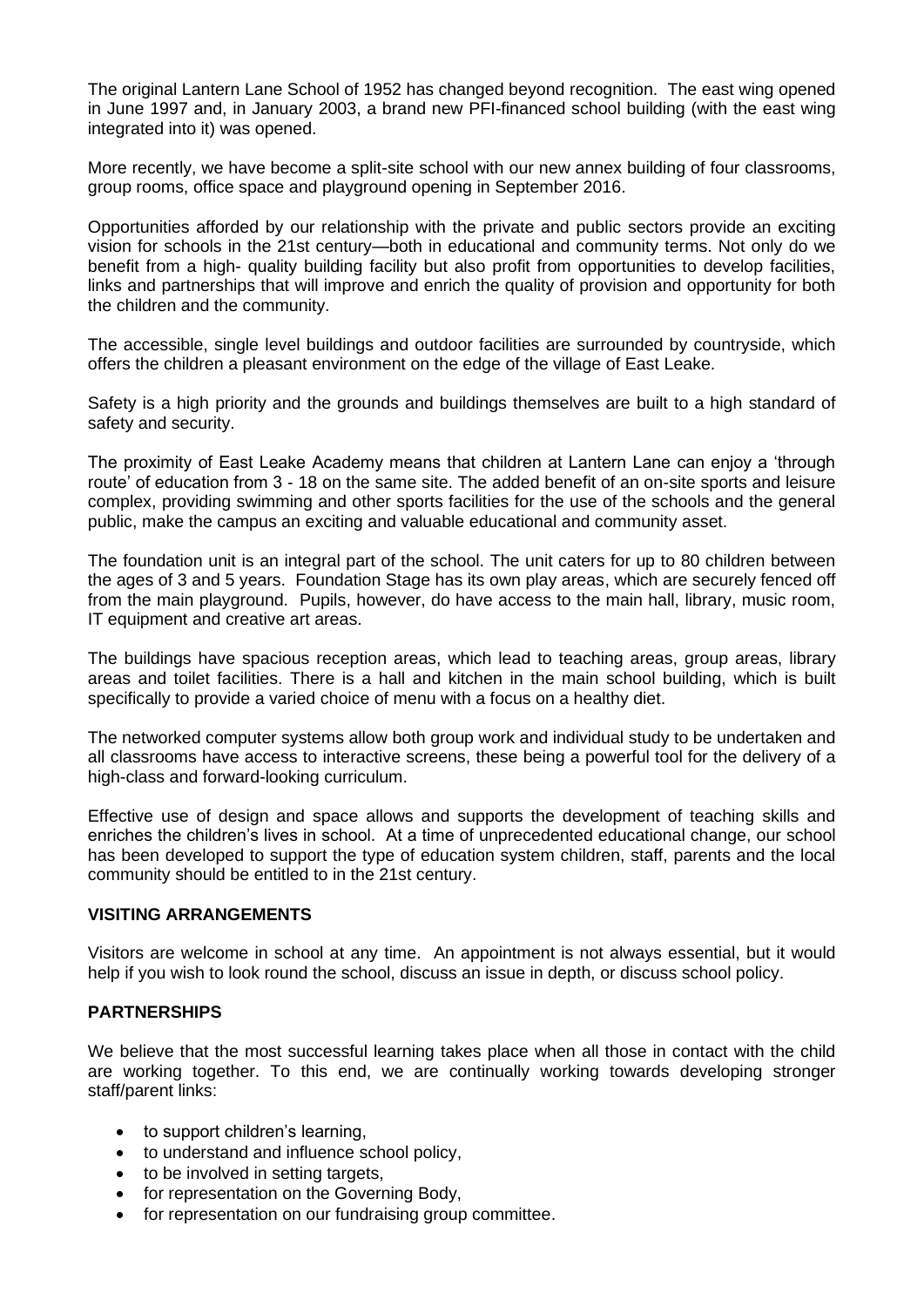In practical terms, this involvement comes through:

- opportunities to attend parent forums,
- family learning opportunities and curriculum evenings,
- parent/teacher reviews of pupil progress,
- special needs reviews,
- elections of parent governors,
- social/fundraising events,
- opportunities to help in the classroom,
- off site visits,
- secondary transfer/liaison.
- pre-school visits and home visits,
- links with the children's centre.

### **FOUNDATION UNIT**

Our foundation unit offers up to 30 hours early year's education per week (15 hours universal and 15 hours extended care) and caters for up to 80 children between the ages of 3 and 5 years old. We provide a safe, caring and stimulating environment for children to attend which encourages learning through play and follows the Early Years Foundation Stage framework.

Our extended care offer can be accessed in two ways.

Eligible parents can take advantage of the Government's free 30-hour childcare offer.

Alternatively, if not eligible, in addition to claiming the 15 hours universal funded entitlement, extra three-hour sessions can be paid for by cash, cheque or childcare vouchers.

Lunch time care can also be purchased to bridge the gap between morning and afternoon sessions. It is available irrespective of whether families are accessing free entitlement or are paying for extra sessions through the school. Parents will also need to provide a packed lunch for any children stopping over lunchtime.

## **PARENT-TODDLER GROUP**

Lantern Lane Toddler group takes place on Tuesday each week and caters for pre-school children (9.30-11.00).

#### **BEFORE/AFTER-SCHOOL KID'S CLUB**

A before and after-school club operates in school. This takes place in our school hall but is privately run by ACE sports coaching. This provides supervision, activities and care for children from 7.30 am until 5.45 pm during term time.

Information and the costs for all our wrap around care options are available from the staff in the main school office.

## **EXTRA-CURRICULAR ACTIVITIES**

The school seeks to provide a wide-ranging programme of enrichment activities throughout the year. The variety of activities offered is dependent upon the staff skills available in school; the season (of the year) and the interests of the children. Examples include seasonal games, Bikeability, choir, languages, dance, sports, aerobics and many others.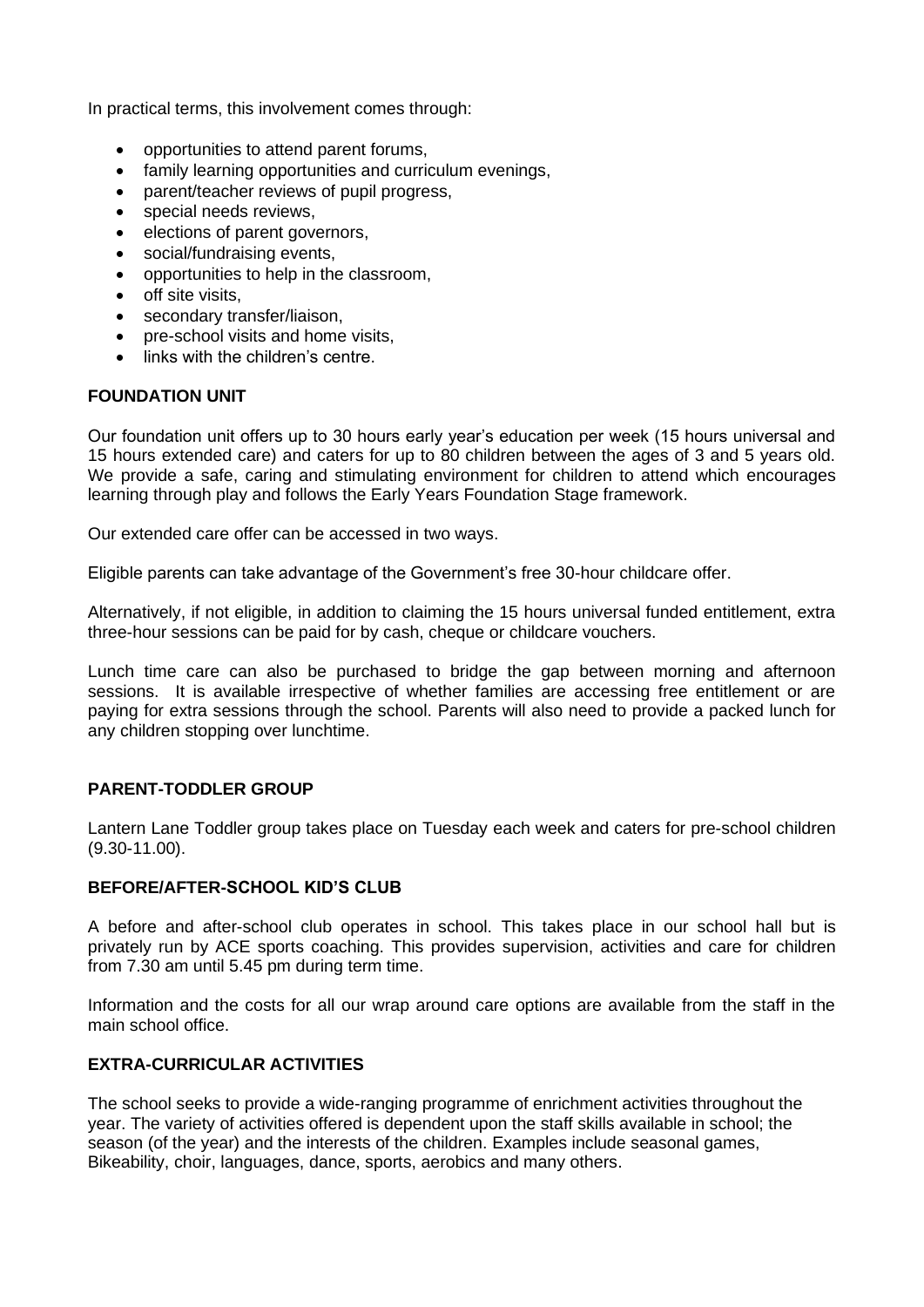Children have the opportunity to attend residential trips, involving periods of sleeping away from home.

We also host other activities at various times throughout the year. For example, musical concerts, sporting competitions and transition activities are all part of our enriched curriculum.

We provide opportunities for specialist instrumental tuition via the Inspire music service and private providers.

We work together with the family of schools to provide a range of opportunities for children and support for families. We have achieved the Quality in Extended Services standard.

# **PUPIL WELFARE & PASTORAL MATTERS**

### **A Healthy School**

The school promotes a healthy lifestyle. We participate in the school fruit and milk schemes, and provide a range of physical activities, some of which are supported by Sports Premium. The school is proud to have achieved the Gold Healthy Schools award.

We encourage table manners and nutritional awareness through our excellent school meals. We have a fruit-only snack policy with free fruit for children to the end of year 2.

The school has clear rules regarding the safety of children within the school day and pays great attention to basic site security and the collection of children by adults during and at the end of the day.

The school has implemented a School Travel Plan.

The school has also adopted a policy in relation to the use of images of pupils and the need for parent consent.

#### **School Council**

Lantern Lane has a well-established and influential School Council. Pupil representatives from every teaching group in school regularly meet to consider important issues relating to school life.

The School Council organises events and relays important issues back to the headteacher, taking an active part in the effective running of the school.

#### **Religious Education**

The school has no affiliation with any particular religious denomination and follows a multi-faith approach.

#### **Collective Worship & RE Policy**

Daily collective worship is vital in the promotion of spiritual, moral, social and cultural issues in school.

Weekly assembly themes are used to explore/ promote moral issues, British values, our cultural heritage, our multi-cultural society, particular human values and beliefs, quiet reflection and thought, the achievement and worth of individuals within the school and the Christian tradition.

Teaching is in accordance with the Notts. Agreed Syllabus for R.E. and current government legislation. The school recognises the right of parents to ask for their child to be withdrawn from religious worship or instruction. Children withdrawn will be supervised and supported with appropriate curriculum activities.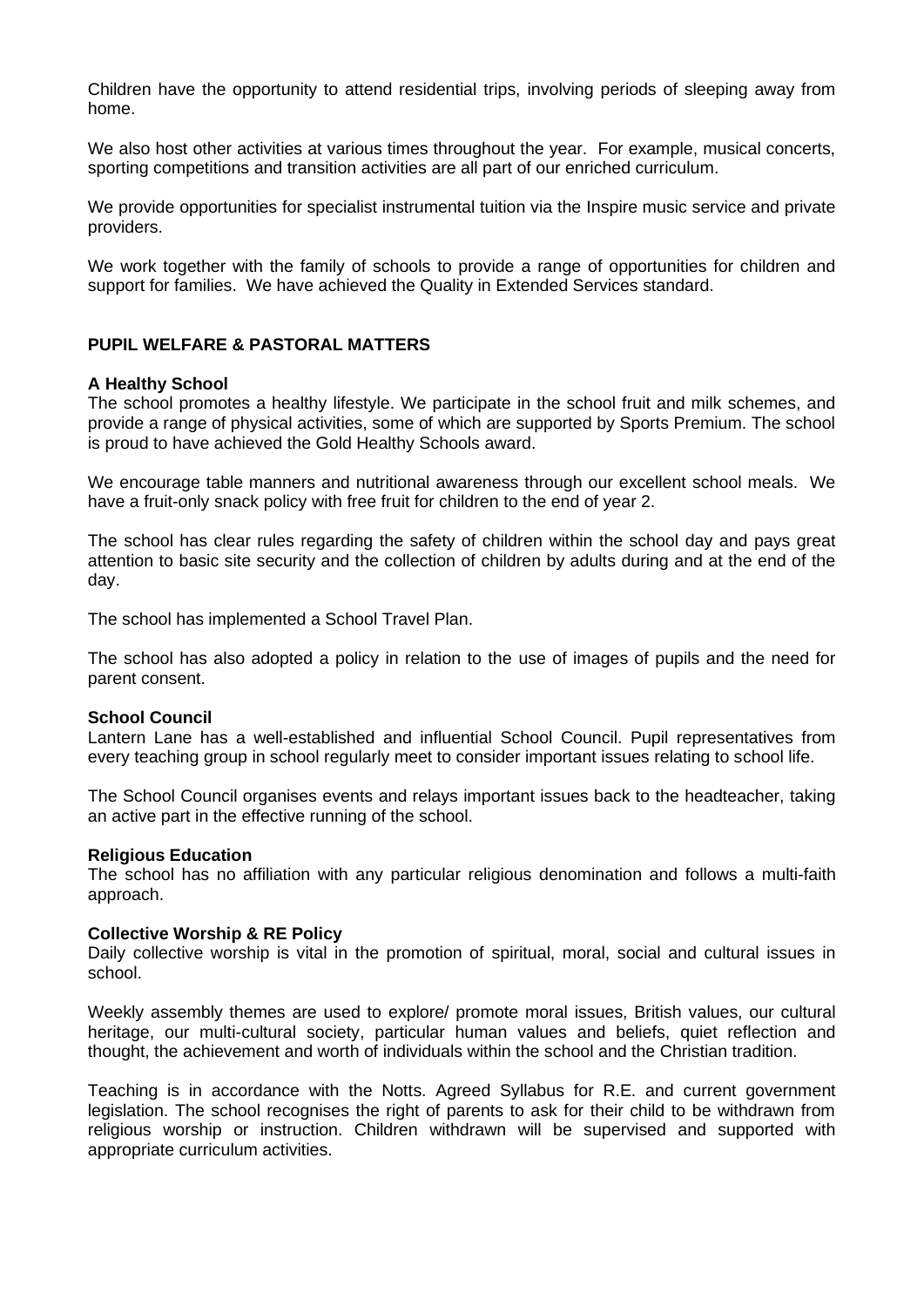## **RSE**

The school has a relationships and sex education policy, which has been approved by Governors. If you wish to see a full copy of this, please see our website. This will outline what is taught to our pupils across the school. Some of what we teach is statutory (RSE or science) whilst other parts are non-statutory but we have decided to teach these as we consider this to be in the best interests of our children.

The school respects the wishes and beliefs of parents and their cultural and religious beliefs and is committed to respecting them. Parents have the right to withdraw their children from the nonstatutory elements of the curriculum.

## **BEHAVIOUR**

At Lantern Lane, we expect and promote positive behaviours at all times, recognising that these are crucial if children are to develop the skills they need to succeed in life and as a learner. This belief is the foundation upon which our C.A.R.E values are built (see below).

The school has a minimum of rules which are necessary for the safety, wellbeing and progress of everyone in our community; these are outlined in the Home School Agreement that can be found at the start of the partnership book that every child from Foundation 2 onwards receives yearly.

At the start of each academic year, children have the opportunity to discuss behaviour expectations and to produce a class charter that the teacher then refers to throughout the year as needed.

The class teacher's role in developing excellent behaviour is key but, where appropriate, this will be supported and complemented by other members of the staff, including senior leaders and our pastoral staff. We also recognise the importance of working collaboratively with parents where there are any concerns. In most cases, we will use the partnership book to communicate with parents about behaviour issues.

It is our strong belief that behaviour is a form of communication and we will always explore what has led a child to make poor choices. Our staff are all trained to support children having difficulties with behaviour including through emotion coaching, where the child's emotions are acknowledged but they are also supported to understand the consequences of their choices and to accept the natural consequences of these. For more details of our approach to behaviour, please see the associated policy on our website.

## **SCHOOL RULES**

At Lantern Lane we will **C.A.R.E** for everyone and everything.

# **Confidence:**

- We will work hard and always have a go
- We will share our opinions and have our say
- We will try new things
- We will stand up for what we believe in and stand out from the crowd

# **Achievement:**

- We will always aim to meet our targets
- We will celebrate all our successes
- We will recognise people's achievements in different ways

# **Respect:**

- We will be kind, courteous and considerate to everyone
- We will respect our school and keep it tidy
- We will respect decisions made fairly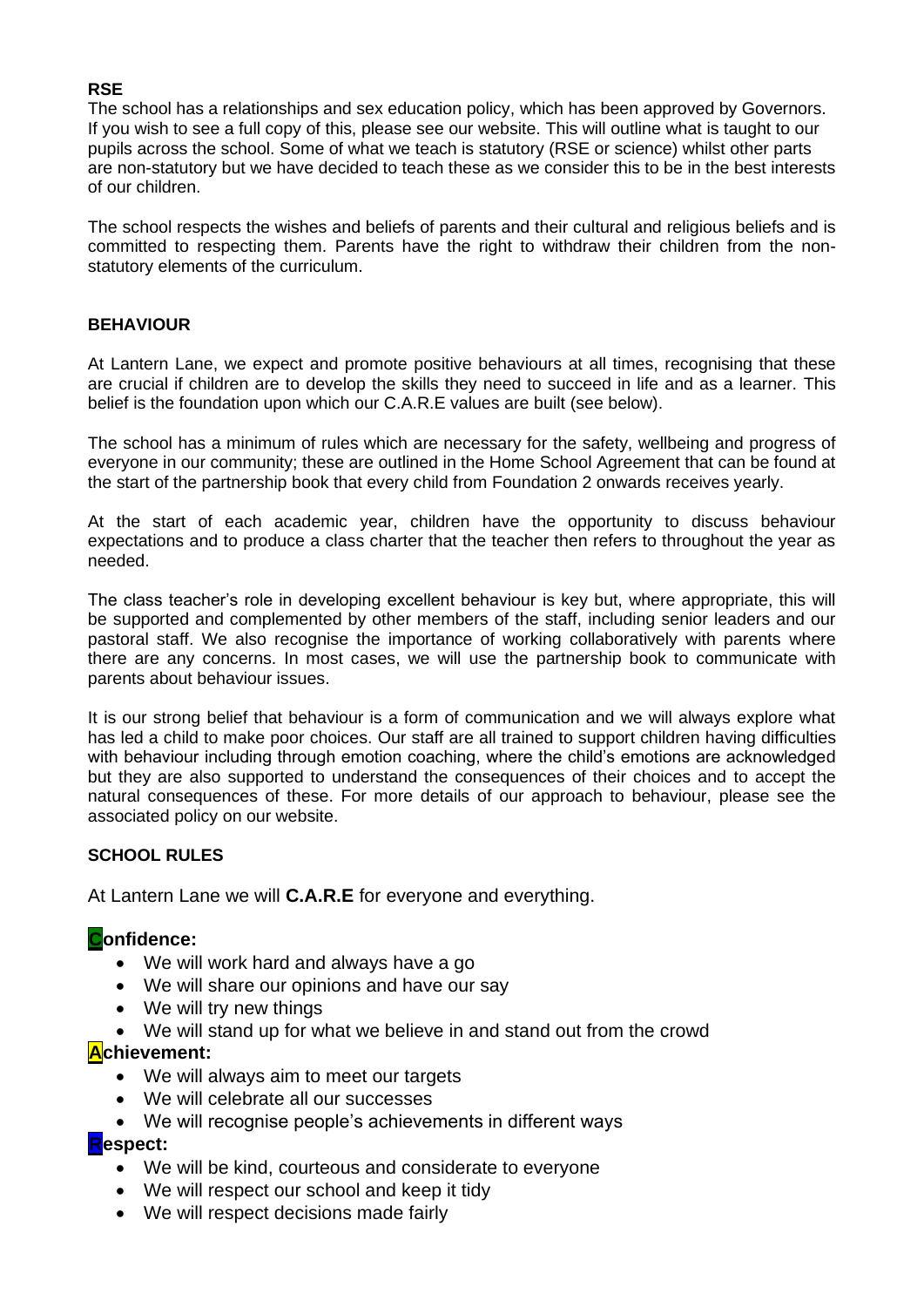- We will demonstrate respect for authority and for the rules of our school and our community
- We will be tolerant of other beliefs and ways of life and try to see things from other people's point of view

# **Enthusiasm:**

- We will come into school with a positive attitude and be ready to learn
- We will have another go if things don't go right first time
- We will give our best effort to every task
- We will be in the right place, at the right time

# **CHILDREN WITH SPECIAL NEEDS**

At Lantern Lane, we are proud of the support that we give to all children. For children with special educational needs, however, it is vital that their needs are quickly identified and speedily met. Lantern Lane has a strong reputation in Nottinghamshire for the way that we support children with special education needs and this has been recognised by Ofsted.

Our policy and day-to-day provision for children with Special Needs (SEND) is in line with the government's requirements (The Children and Families Act 2014, the Equality Act, and the SEN Code of Practice) and is approved by the school's governors. Further information or advice can be obtained from the Special Needs Co-ordinator whilst the SEND policy is available to parents on our website.

Children identified as having special educational needs or who are vulnerable to SEND are placed on the SEND register or are monitored by our SENCo. At all times, the parent or carer will be involved in the process and all records are available.

The school has well-resourced SEND provision - equipment, support staff and experience of working with children with a wide variety of special educational needs.

A number of specialist professionals regularly visit the school and the school can readily access other help if required to support the needs of a particular child. All staff - teaching, support and welfare - involved in the special needs process have appropriate training. The school works closely with other local schools to ensure continuity between schools and access to local resources and funds to support special needs children.

We are proud to be a Dyslexia Friendly School. Our dyslexic learners meet their full learning potential through being supported to develop strategies to overcome their barriers to learning.

# **ABSENCES FROM SCHOOL**

Parents should notify the school office on the first day of absence, giving the reasons for this. This may be by email, in person, or by telephone. The telephone has an automated recording service to report absences when the office is unattended. A daily written record is kept of messages received from parents/carers regarding pupil absence and letters explaining absences are also retained by the school office.

Absences authorised must be genuine, including for illness, to attend a medical appointment, or to attend an examination. If an absence is not authorised, parents will be informed. and the reason explained. It is the responsibility of the headteacher to decide whether an absence should be authorised or not.

When an absence remains unexplained, the office administrator or attendance officer will contact parents to discuss the situation. Recognising the importance of attendance to a child's outcomes in school, support will be given to families where this becomes a concern.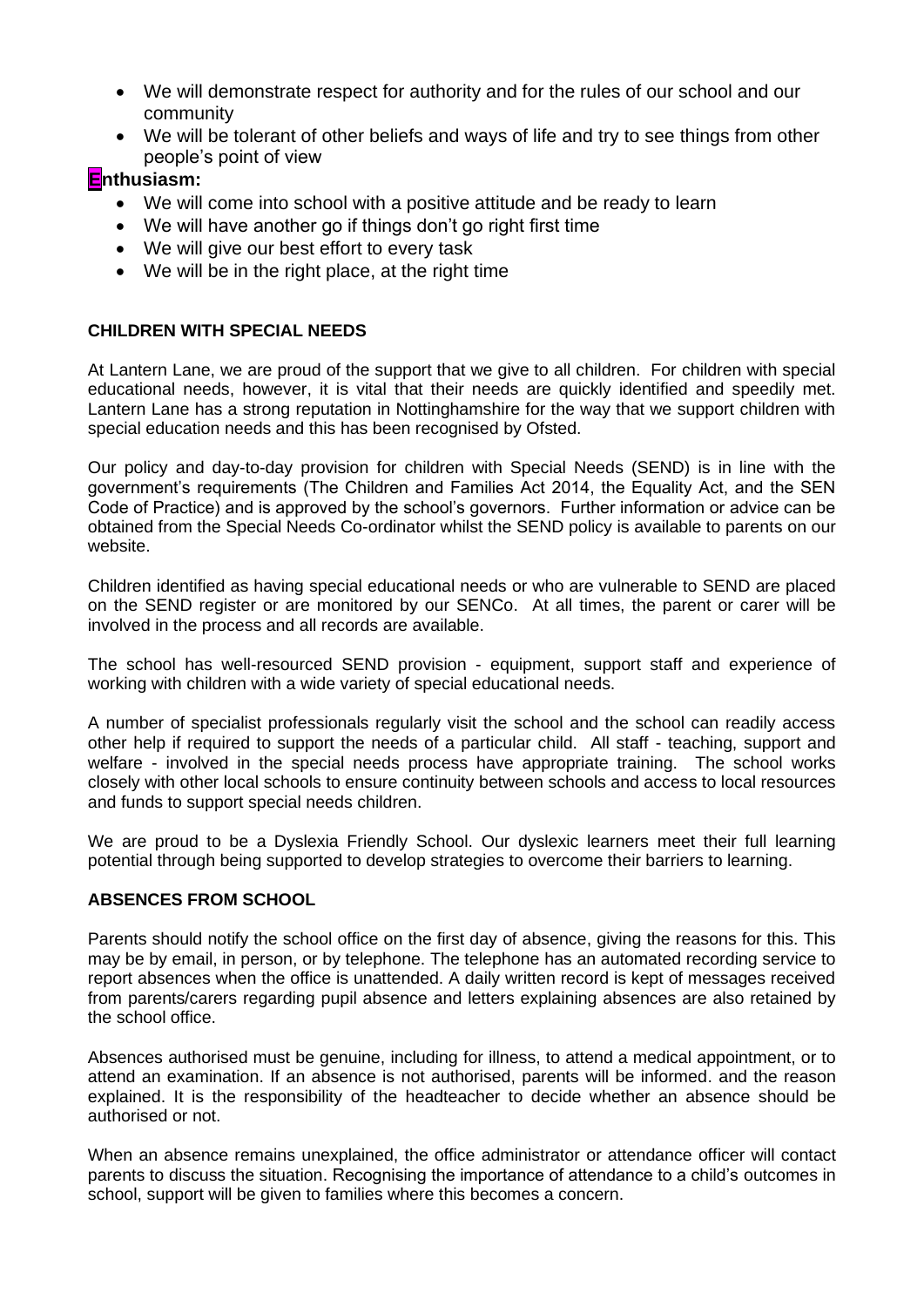Headteachers may not grant permission to miss learning time for holidays unless there are very exceptional circumstances.

The following are examples of some of the reasons that are **not deemed** to be exceptional:

- Availability of cheap holidays
- Availability of desired accommodation and/or flights
- Poor weather experienced in the school holiday period
- Overlap with beginning or end of term
- Day trips

If an application to miss learning time is refused and the parent still takes the child out of school, the absence will be treated as unauthorised. Unauthorised absences may lead to further action being taken.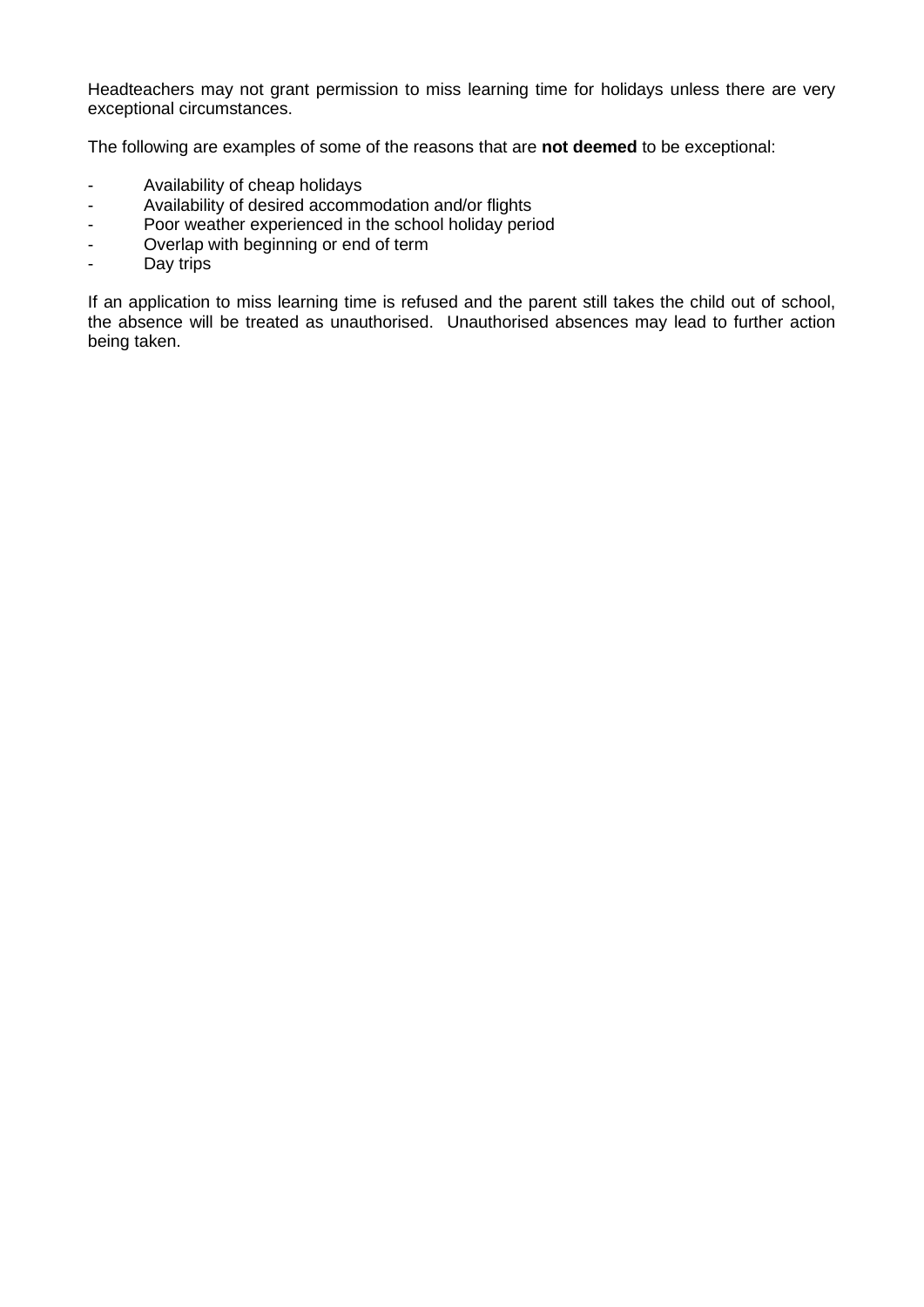

# **THE CURRICULUM**

#### **At Lantern Lane Primary School, we intend that everyone is a valued part of our community. Our curriculum supports us to teach our children to:**

- Welcome everyone and celebrate all that they have to offer;
- Have the knowledge and the skills to make sense of the world in which they live in and relate to others in it;
- Have the skills needed to enjoy life and learning:
- Embrace diversity;
- Understand what makes them the person they are:
- Understand what helps them to learn best, knowing that learning is life-long;
- See the value of continued hard work;
- Thrive in the future regardless of change and challenges because they have the right skills and knowledge;
- Have the confidence to make their own decisions;
- Keep themselves & everyone else safe;
- Appreciate and look after the world we share;
- Develop and nurture healthy bodies & minds;
- Have a curious mind, thinking independently and evaluating what they hear and see;
- Take responsibility within school and beyond.

### **We aim to provide an environment that nurtures confidence, achievement, respect and enthusiasm (C.A.R.E) in all aspects of life.**

**C:** to enable all pupils, staff, governors and parents to have the confidence in themselves to achieve their best in school and in the wider community both now and in the future.

**A:** to enable all pupils, staff, governors and parents to achieve by developing an interest and love of learning across all areas of life.

**R:** for everyone to respect and value each other, both within school and the wider community, to respect authority, decisions made and to respect the environment in which we live and work.

**E: t**o fully engage and be enthusiastic to try everything. To be prepared to take risks and to openly face challenge.

### **National Curriculum**

All classes are taught appropriate programmes of study for the National Curriculum. Foundation Stage pupils follow the Early Years Statutory Framework.

Senior staff and governors regularly monitor curriculum delivery, and the quality of work produced in all subject areas through a rigorous monitoring and review cycle, as well as ensuring that appropriate time is devoted to each curriculum area.

Lantern Lane has a comprehensive programme of assessment and tracking. This enables us to measure and track the success of our curriculum teaching and the progress of each child against their previous agreed knowledge and skill levels. All children have regularly reviewed and monitored targets. Teaching groups are also regularly monitored to ensure that attainment is matching expectations.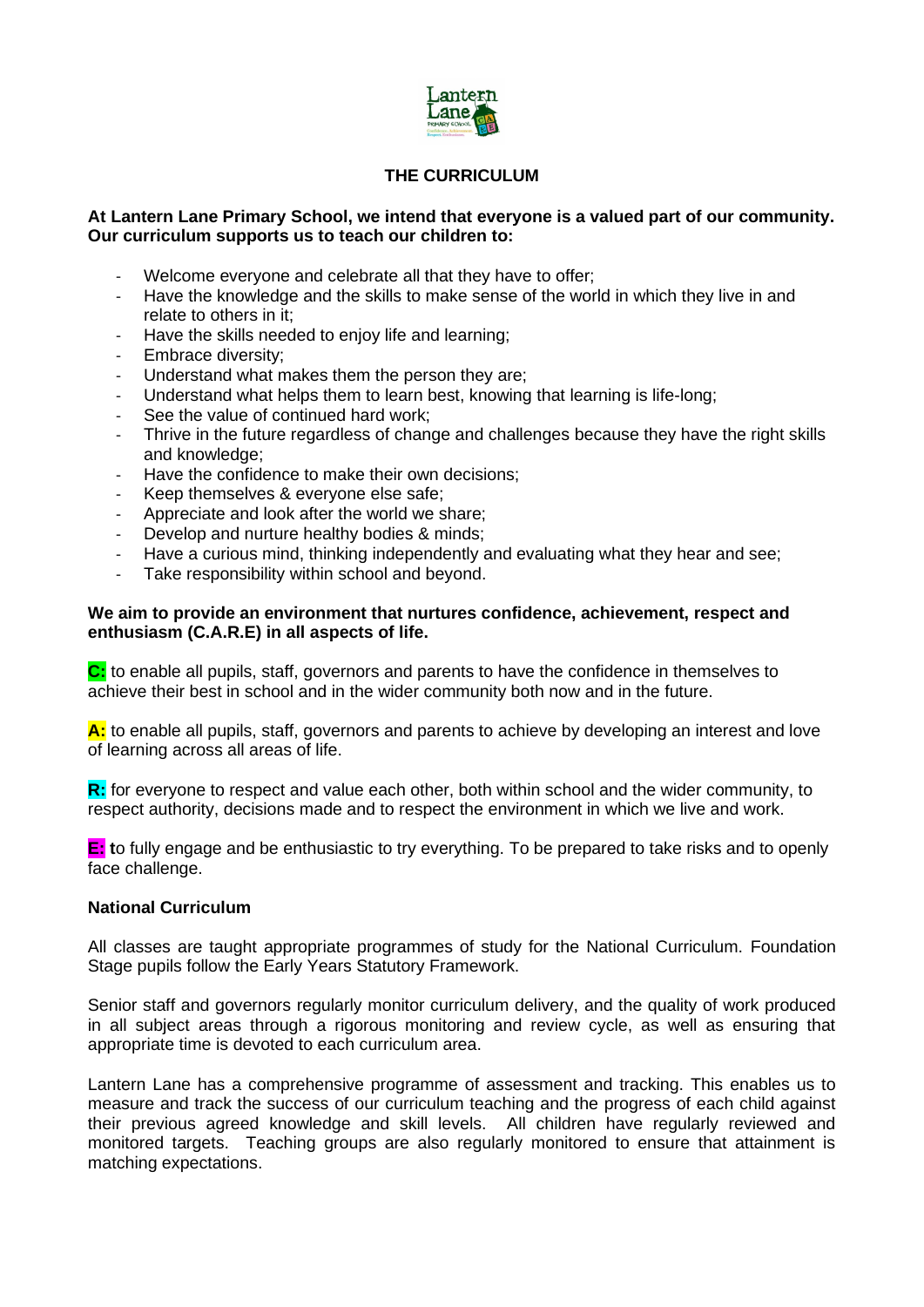## **HOUSE SYSTEM**

At Lantern Lane, we operate a 'house' system. All the children and staff are allocated a house to belong to and they will spend all their time at Lantern Lane in that one house.

All siblings who come on roll are placed in the same house, promoting a sense of unity and togetherness throughout their time in school.

Our house names are inspired by inspirational people from East Leake and the surrounding area:

Deferrers **[Green]** 

**Bley [Blue]** 

Roulstone [Red]

Mills **[Yellow]** 

In line with our curriculum intent, our house system encourages our children to see the value of continued hard work towards a team aim as well as fostering a real sense of pride in achievement. It encourages them to welcome everyone and to celebrate all they have to offer through providing opportunities to work alongside children from all year groups across school.

The community spirit generated promotes enthusiasm within all and, through the many and varied house events, children are given opportunities to develop wider skills to enjoy life and learning.

Through healthy and respectful competition between house teams, our children are prepared to thrive in the future regardless of challenge and to face setbacks with resilience.

Through the election of house captains and vice house captains, our oldest children have the opportunity to take responsibility within school and this process provides an experience of the British value of democracy for all. Our captains act as role models to encourage positive behaviour and good attendance.

Our children benefit from the camaraderie that comes with being part of a team and this supports nurturing a healthy mind, growing confidence and developing well-rounded individuals.

Daily, children can earn house points by following our C.A.R.E. values, trying hard in class, producing really good quality work, being polite and courteous, helping each other, being punctual and by setting a good example. These are tallied each week and celebrated. The house that wins the most weeks each term gets a privilege day in the last week of term.

At the end of the year the house with the highest number of points gained throughout the year will have a 'Special Day'.

Over the course of the school year, we hold a variety of house events, competitive, as well as noncompetitive. These have included Christmas tree decorating, singing competitions, sports events and a recycling fashion show.

We invite impartial judges from our local community to come into Lantern Lane and join in the fun. Judges have included staff and pupils from East Leake Academy, from the Defence and National Rehabilitation Centre, governors, and residents from local care homes.

All the children and staff wear their house T-shirt and really get involved.

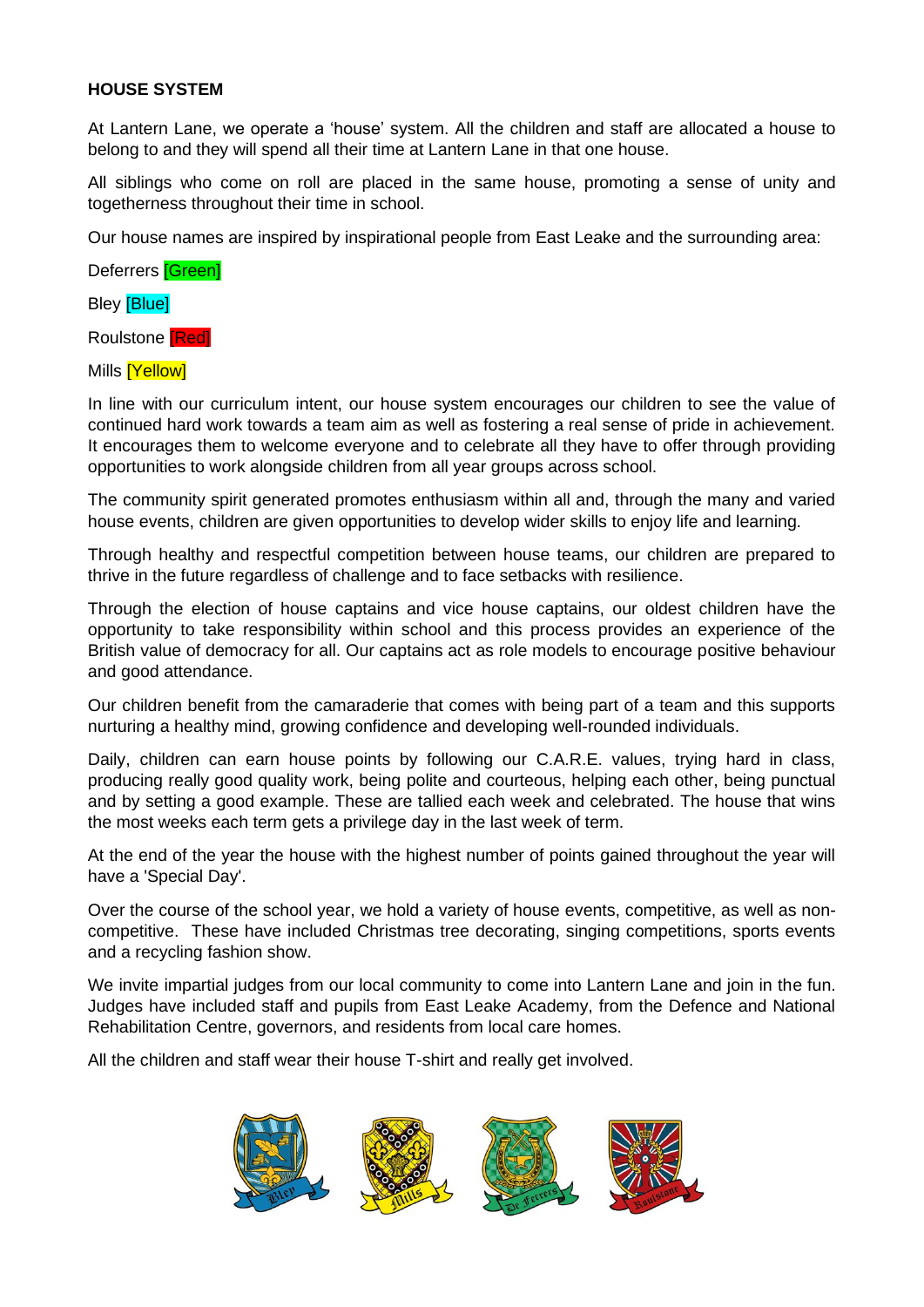# **DRESS CODE**

The staff and governors of Lantern Lane Primary & Nursery School consider wearing school uniform improves discipline, improves the climate for learning, and embeds the C.A.R.E. values of our school. There is a school dress code and we expect all children to be tidily and sensibly dressed.

# **Our school uniform consists of the following:**

- A dark green school cardigan/ sweatshirt/ fleece.
- White/dark green polo shirt or
- White blouse/shirt.
- Grey, tailored trousers/skirt/ pinafore/shorts (not leggings/jeggings).
- **Green/white or gold/white gingham dress.**
- Shoes (not trainers).
- White, black or grey socks/grey or green tights.
- Coat appropriate for weather conditions (coats, scarves, etc, not to be worn indoors).
- Swimming costume and towel are needed for swimming.

We insist on children changing for all physical activities. Shorts, T-shirt and plimsolls for indoor P.E. and games in the playground should be worn. Jewellery may not be worn. A warm jumper or tracksuit and appropriate waterproof footwear (e.g. trainers) are desirable for outdoor games on the playground or field.

For house activities, children will wear different coloured T-shirts. Bley house wear blue, Roulstone wear red, Mills house wear yellow and Deferrers wear green.

School uniform, PE kit and house T-shirts are available from Big Fish Schoolwear at [www.bigfishschoolwear.co.uk](http://www.bigfishschoolwear.co.uk/) or via the School office.

## **How will my child benefit from wearing the school uniform?**

- Security is improved it is easy to spot those who do not belong to the school community,<br>■ Punils feel a strong sense of belonging and commitment to the school
- Pupils feel a strong sense of belonging and commitment to the school,
- It improves the image of the school in the local community,
- Sensible footwear is safer and more practical for activities at school,
- **EXECT** It is more hygienic to change into PE kit for physical activity,
- It creates a sense of purpose within the school environment,
- **•** The differences between pupils are reduced, which in turn reduces some causes of isolation, and bullying, and the self-esteem of pupils can be improved.

## **What is unacceptable in school?**

- **EXECT:** Large, dangling or hoop earrings, large chains and rings, body piercings and other items potentially causing health and safety problems for the wearer.
- High heels, flip flops, open sandals, trainers, highly coloured, glittery shoes, or other footwear which might be damaging.
- Clothing with words or pictures on them which could give offence to others.
- Clothing that is so tight, short or revealing that it could give offence to others.
- Clothing advertising the use of alcohol, tobacco or other drugs.
- **Extremes of hair style, such as mohicans, shaved heads, and shaved patterns in the hair.**
- Nail varnish and make up.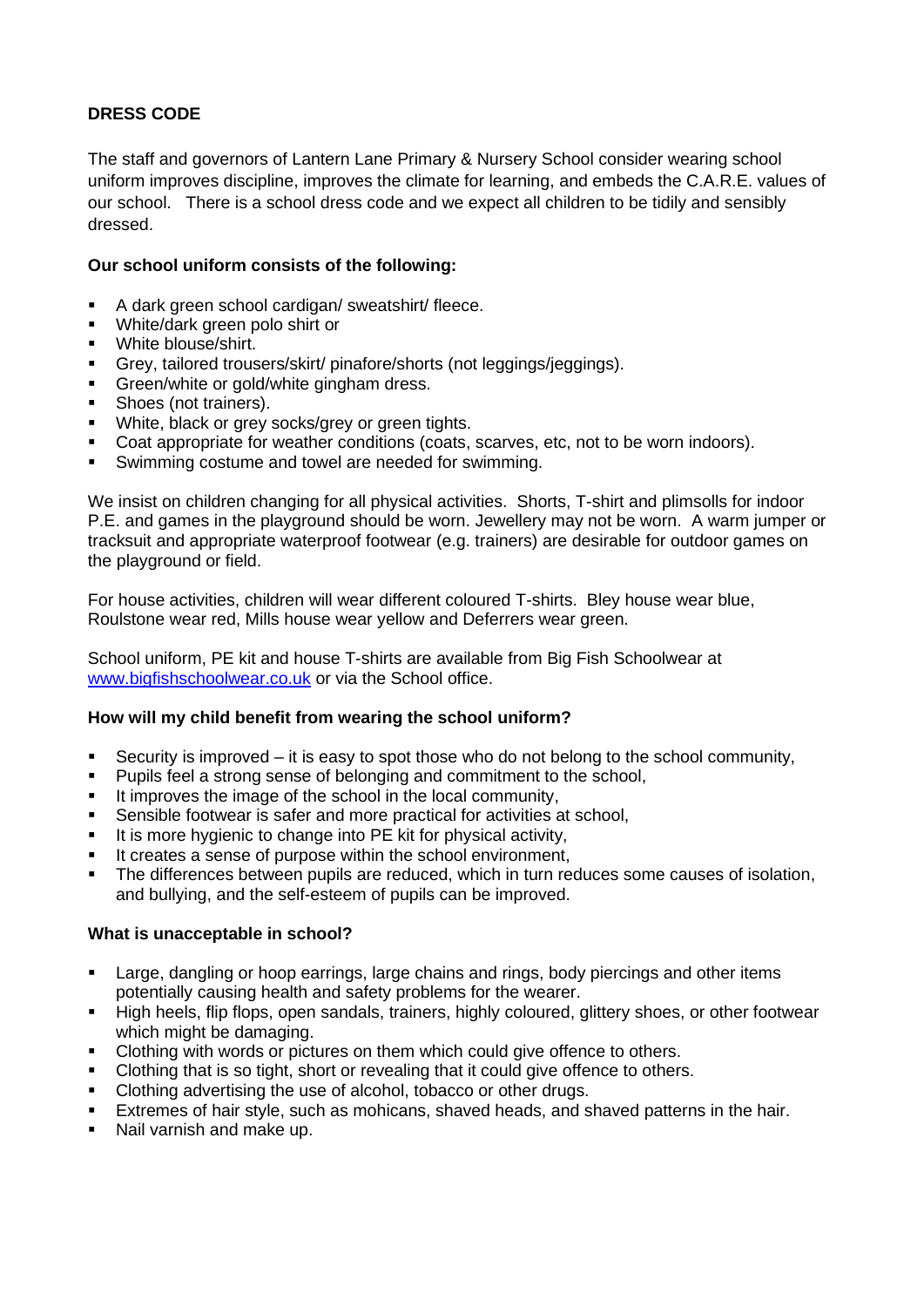## **Support from Parents**

Lantern Lane Primary & Nursery School expects parents to be aware of the advantages of a dress code for school pupils and support the code for their child/children.

If a pupil is unwilling to comply with the dress code adopted by the school, the following procedure will be followed:

- The pupil will be asked to comply with the dress code,
- The school will store uniform which the child will be asked to wear while they are in school,
- Contact will be made with home by letter or a telephone call from the school,
- Parents will be invited to the school to discuss the dress code,
- Parents will advise the school in advance if other clothing needs to be worn,
- The school will offer assistance with loaning uniform where genuine need is established.

Refusal to comply will be dealt with in accordance with the behaviour policy.

### **Support from Staff**

Lantern Lane staff are also expected to adhere to a dress code and to be sensibly and tidily dressed at all times. Details of the dress code are in the staff handbook, which is reviewed annually and given to all new staff at induction.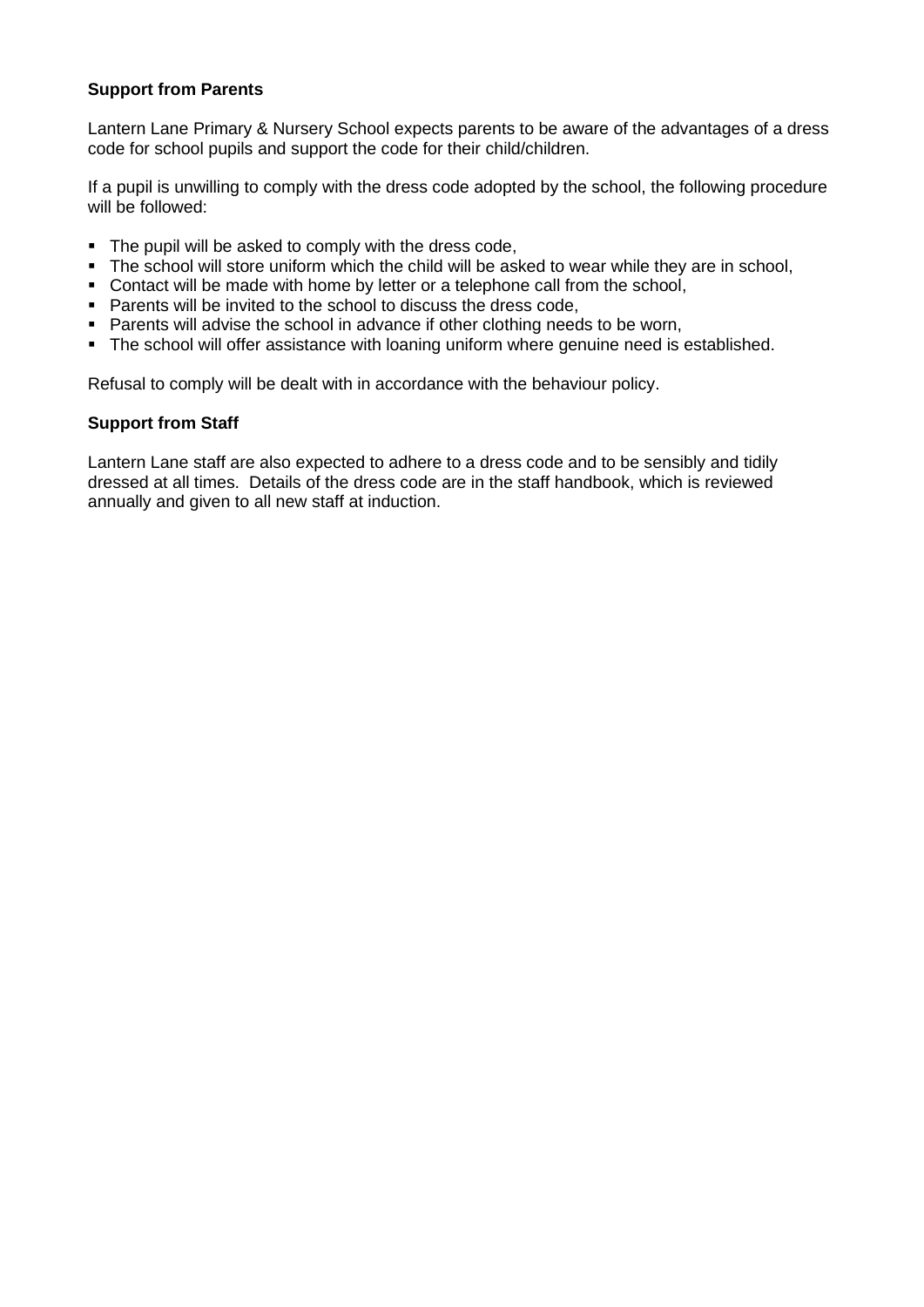# **SCHOOL FINANCES**

Schools receive a budget allocation each year from the Government, consisting of a basic entitlement amount and other amounts based on the make-up of the school population. This must be spent on education purposes in accordance with the School Finance Regulations. The school leaders and governors set a budget plan each year, reflecting the educational objectives as set out in the School Improvement Plan and ensuring that the school receives value for money.

The school also has private funds which are accounted for separately to the school's delegated budget and are held in a separate bank account.

## **CHARGES & REMISSIONS**

### **Activities, Trips and Residentials**

When we propose to take children out of school, we will send a letter giving full details of the visit, including the cost of the visit. The letter will also state that:

- *Any contributions given by parents are given on a voluntary basis,*
- *There is no obligation to contribute,*

• *Pupils will not be treated differently according to whether or not their parents have contributed, BUT,*

• *Activities may not take place unless a sufficient number of parents contribute.*

The situation may arise, therefore, where visits are planned and booked and subsequently cancelled due to insufficient contributions being made.

We frequently take children on short visits for which no direct charge is made; this money usually comes from school funds. As a staff, we feel that visits are an essential ingredient of a stimulating, practical curriculum and we hope that we will be able to continue to arrange them with full support.

#### **Music Tuition**

Our policy for music tuition is to cover the cost of tuition from parental charges.

For music lessons provided by the Inspire Group, the cost of tuition will be remitted in full where parents of a pupil are in receipt of free school meals or working tax credit (NHS exemption). In these cases, the cost of tuition will be paid by the school during the first seven lessons and by Nottinghamshire County Council thereafter, if recommended as eligible for the Remission Scheme. Parents are asked to make a term's commitment to tuition. Payment must be for a term in advance.

#### **Reimbursements for school trips and activities**

Refunds for school trips or activities will be issued as follows:

- Pupil on family holiday No refund
- Pupil ill Refund less deposit where applicable
- Pupil excluded from trip due to school decision Full refund
- Pupil no longer wishes to attend No refund, except for residential, and then refund less deposit

## **Other School Charges**

For this academic year, we will also apply the following charges:

• £1.00 entry fee for toddler group and this contributes towards refreshments, resources and supervisor salary.

• £3.50 for lunch club in the foundation unit, for which pupils will be supervised and families will provide a packed lunch (available to pupils already on roll in the unit, who are taking up the 15 hours per week government-funded place).

• £12.50 for a morning or afternoon session in the foundation unit (available to pupils already on roll in the unit, who are taking up the 15 hours per week, universal government-funded place and are not eligible for the free 30-hour entitlement).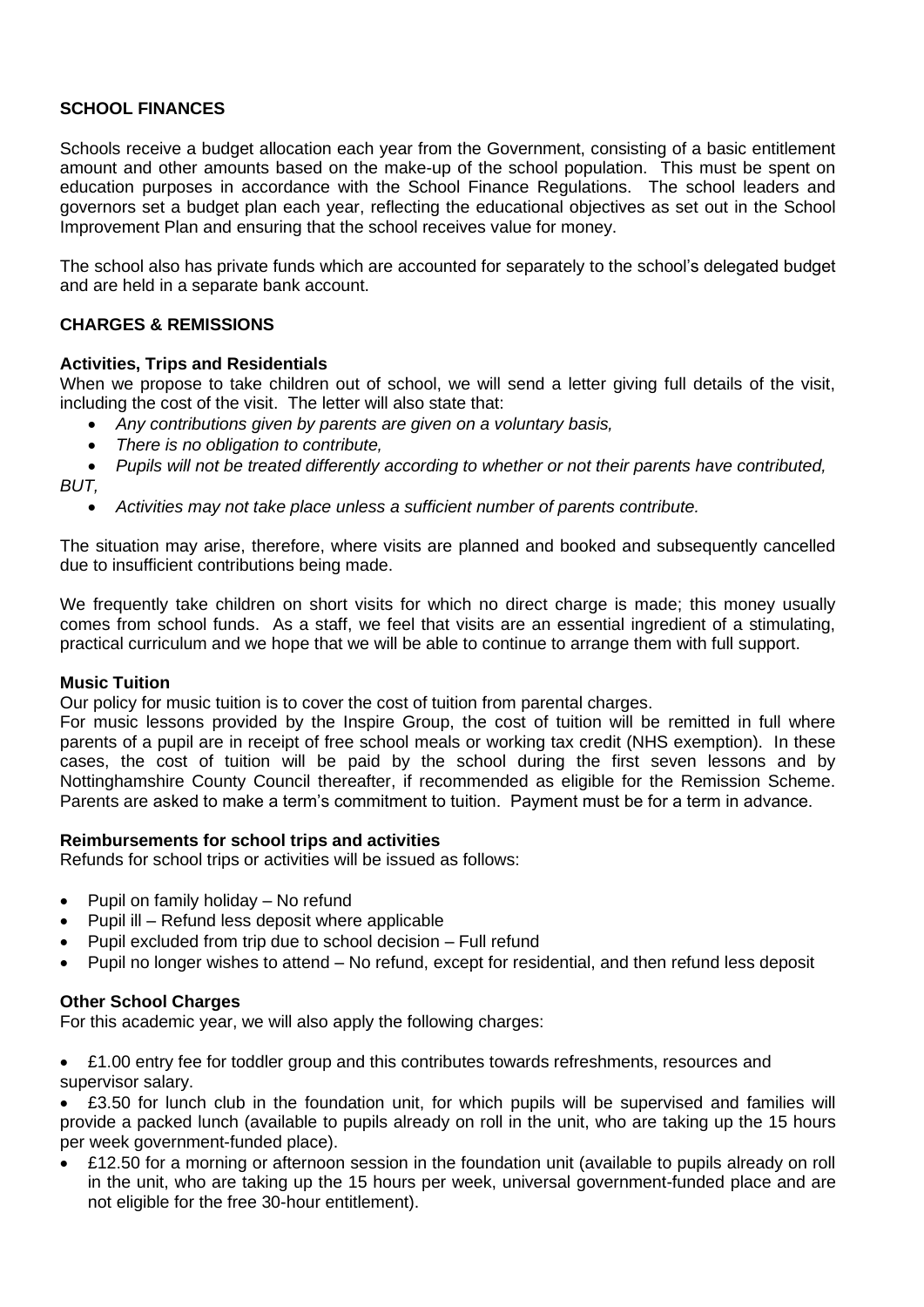We also charge for room/hall lettings, replacement items (water bottles, book bags, partnership books), photocopying, postage and catering. Details of these charges are available in our charging and remissions policy, which is available on our school website, or from the school office.

### **PUPIL PREMIUM**

The Government has allocated extra funding to schools to support vulnerable children to achieve their very best. This funding, called the pupil premium, is paid directly to the school based on the number of free school meal children currently in the school and in the last six years (Ever 6).

A copy of our pupil premium policy and full details of allocations and expenditure can be found on our website.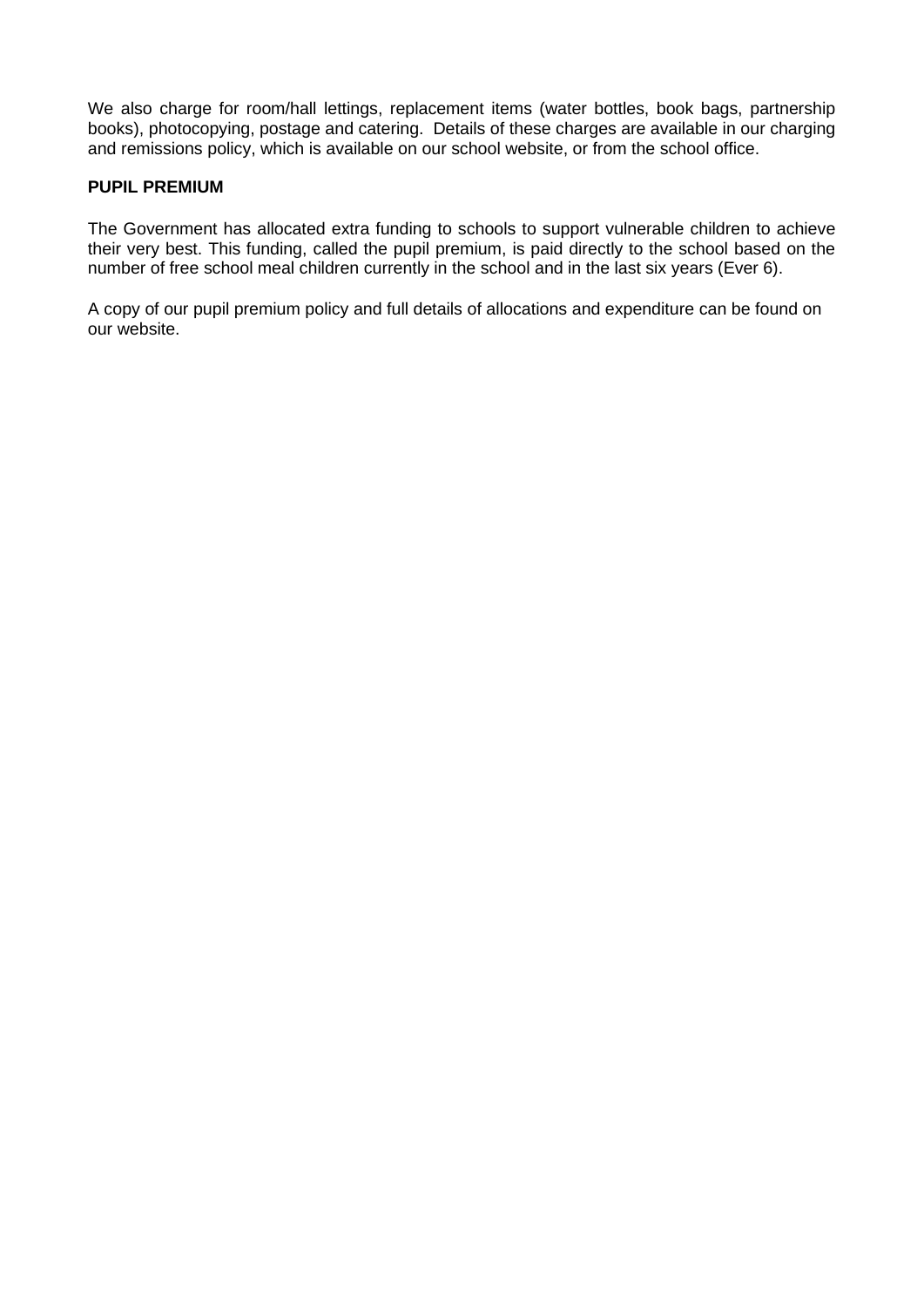## **ATTAINMENT AND PROGRESS**

Ofsted said:

*'You (the headteacher) and your staff work well together with the common purpose of achieving the best possible outcomes for pupils. You are supported by an effective governing body, which has a sound knowledge of the strengths of the school and the areas that require further work.'*

*'Your staff are motivated and dedicated in their drive to raise standards for all pupils.'* 

**OFSTED 2017**

There have been no statutory assessments since 2019 due to the pandemic. Our results for this year and prior to that (compared to national results) can be viewed on the Government website link which is given below.

<https://www.compare-school-performance.service.gov.uk/school/122636>

Using a three-year average (up to & including 2019), it can be seen that our pupils at the end of Year 6 perform above their local authority and national peers. Our pupils also perform well at the end of EYFS & KS1 and in other statutory assessments such as the Phonics Check.

We use the outcomes of such assessments to refine our teaching & learning approaches in school as part of our commitment to continual, robust school improvement.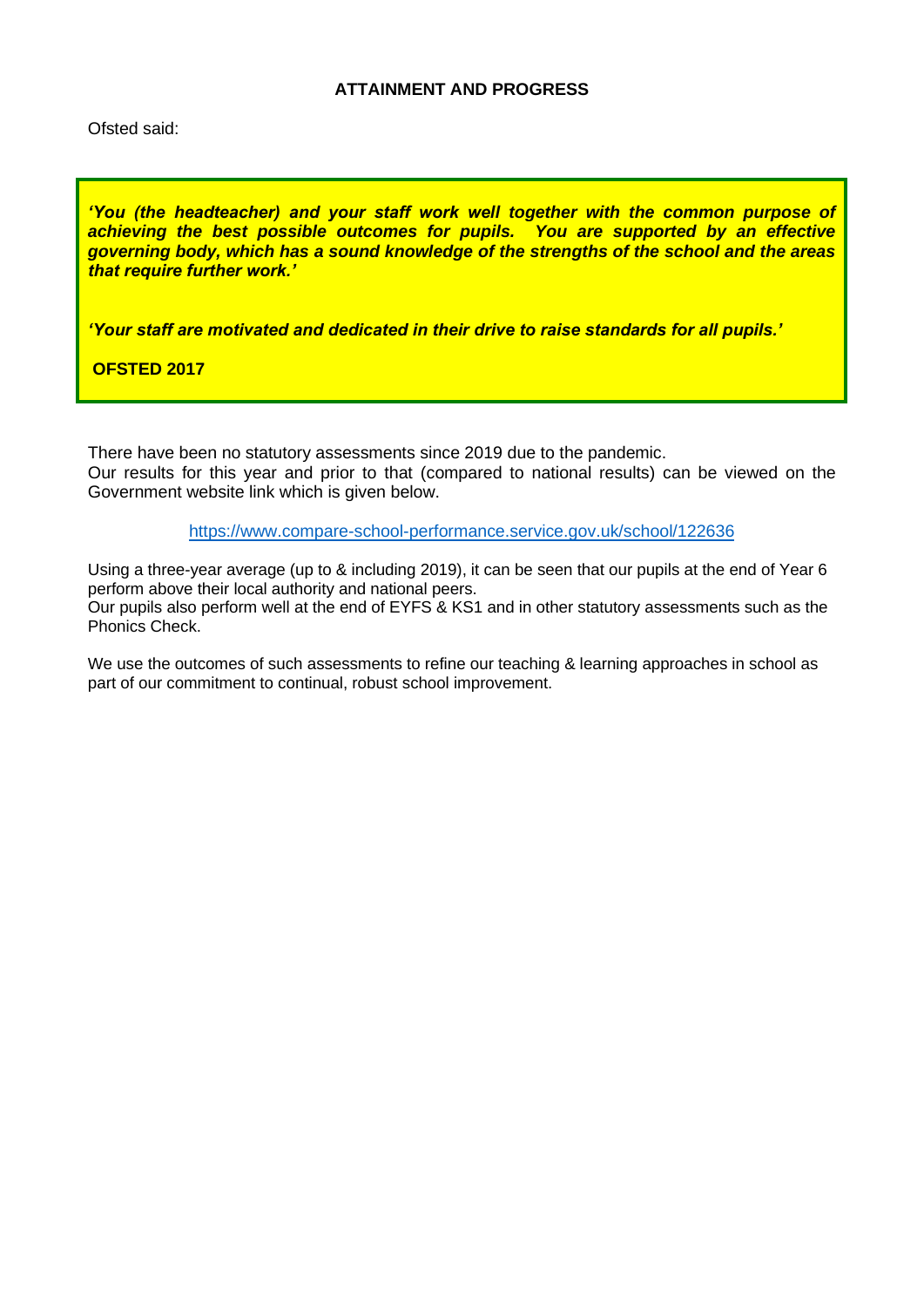

## **GOVERNORS**

| <b>TYPE</b>     | <b>NAME</b>            | <b>COMMITTEES/ROLES</b>                                                                                          |
|-----------------|------------------------|------------------------------------------------------------------------------------------------------------------|
| Parent          | Mrs K Bentley          | Chair of Governors, Finance, Pupils & Resources & Strategic<br>Development, Safeguarding Governor, SEND Governor |
| Parent          | Mr S Moss              | Finance, Pupils & Resources & Strategic Development, Wellbeing<br>Governor, Complaints Governor                  |
| Parent          | Mrs J Bewlex-<br>Allen | Finance, Pupils & Resources & Strategic Development, Pupil<br><b>Premium Governor</b>                            |
| Co-opted        | Mrs E Bohane           | Finance, Pupils & Resources & Strategic Development                                                              |
| Co-opted        | Mr C Willimsky         | Finance (Chair), Pupils & Resources                                                                              |
| Local Authority | Mrs J Jennison         | <b>Strategic Development</b>                                                                                     |
| Co-opted        | Mrs L Bellamy          | Finance, Pupils & Resources & Strategic Development                                                              |
| Parent          | Mrs A Morrissey        | Finance, Pupils & Resources & Strategic Development, Health &<br><b>Safety Governor</b>                          |
| Co-opted        | Mrs J Vanderwalt       | Finance, Pupils & Resources, Strategic Development (Chair),<br><b>Safeguarding Governor</b>                      |
| Parent          | Mrs A Hooker           | Finance, Pupils & Resources, Attendance Governor                                                                 |
| Co-opted        | Miss C-L Holleran      | <b>Strategic Development</b>                                                                                     |
| <b>Staff</b>    | Miss M Harbey          | <b>Strategic Development</b>                                                                                     |
| Headteacher     | Mrs J Butler           | Finance, Pupils & Resources, Strategic Development                                                               |
| Co-opted        | Vacancy                |                                                                                                                  |
| Co-opted        | Vacancy                |                                                                                                                  |
| Co-opted        | Vacancy                |                                                                                                                  |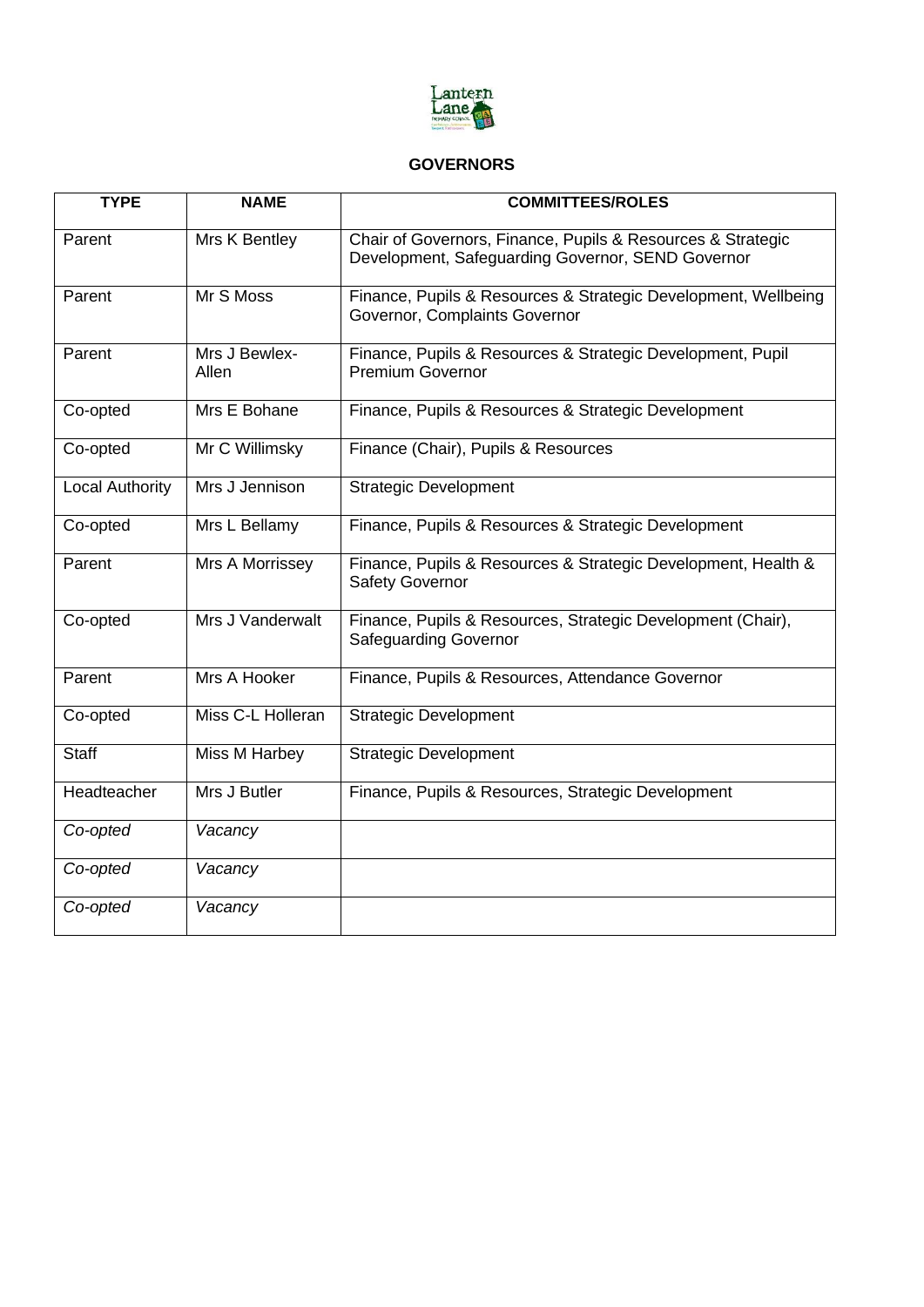

**Policy title: Admissions Policy 2022/23**

**Policy folder: School Management – Admin**

**Last reviewed: June 2022**

**Next review: June 2023**

Lead by: **Head** 

**Responsible committee: FPR**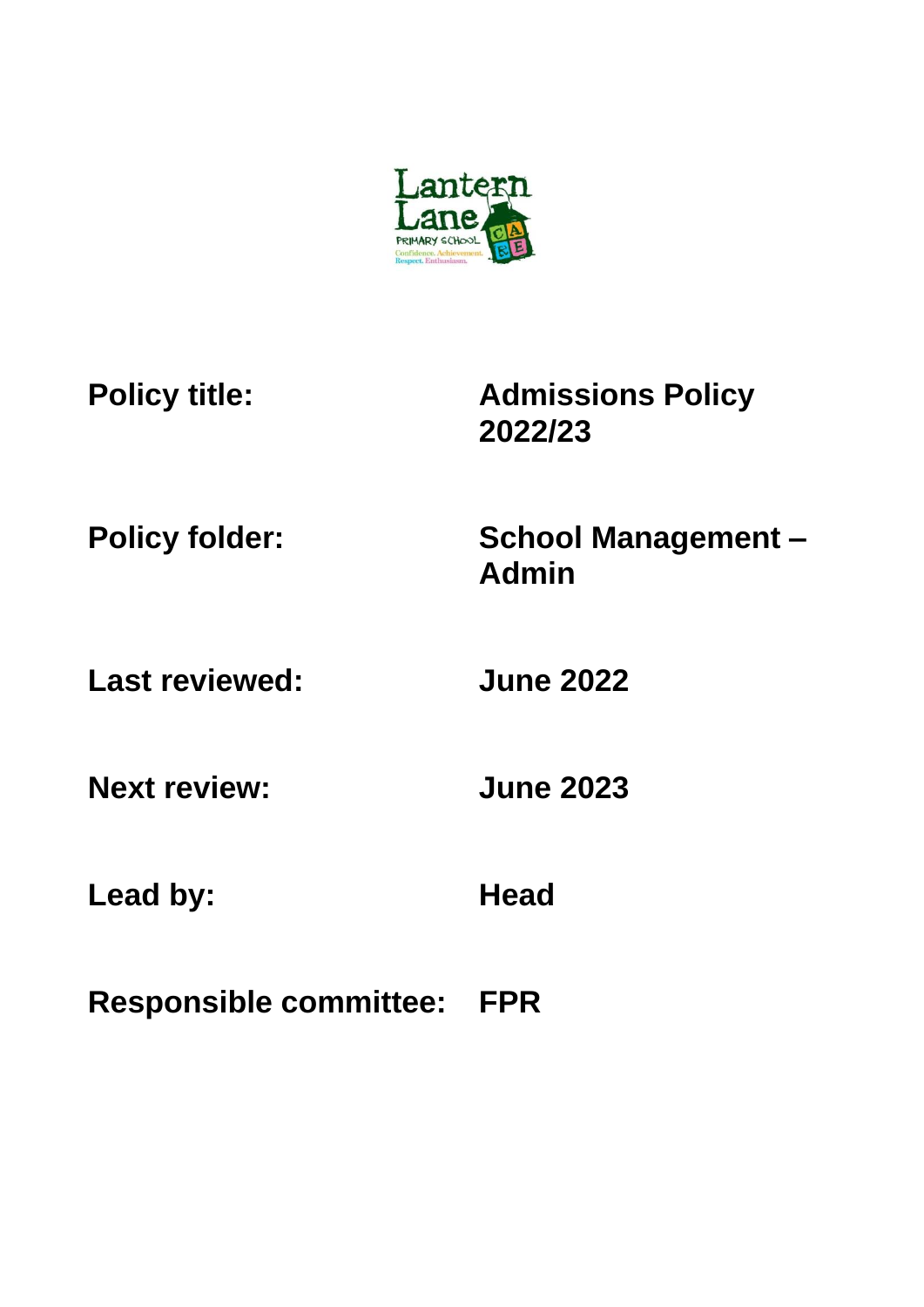# **Admissions**

If places are available, all who apply for a place will be given one. However, if there are insufficient places, they will be offered in priority order using the criteria below.

## **Foundation Unit Admission Criteria**

Places are generally available from the start of the term after a child is three years old. Priorities for admission for the 15 hours per week, universal care are:

- Children looked after by a Local Authority and previously looked-after children.
- Children resident in the Lantern Lane catchment area, who, at the time of admission have older siblings already at Lantern Lane.
- Other children who live in the catchment area.
- Other children outside the recognised catchment areas, who, at the time of admission have older siblings already at Lantern Lane.
- Children who live outside the catchment area.

In the event of over subscription in any criteria, priority will be given in age order, oldest first.

Additional sessions up to 30 hours per week maximum will be allocated on a first come, first served basis irrespective of how the sessions are to be funded.

## **Entry to Main School**

The planned admission number each year is 60 pupils.

There will be one admission point in the year:

■ All children born between 1<sup>st</sup> Sept 2017 and 31<sup>st</sup> August 2018 will begin full time school in the Autumn term 2022

In the event of over-subscription, the following criteria will apply, in priority order:

- Children looked after by a local authority and previously looked after children.
- Children who live in the catchment area at the closing date for applications and who, at the time of admission, will have a brother or sister attending the school or linked junior/primary school.
- Other children who live in the catchment area at the closing date for applications.
- Children who live outside the catchment area and who, at the time of admission, will have a brother or sister attending the school.
- Children who live outside the catchment area.

In the event of oversubscription in all but the first criterion, preference will be given to children who live nearest to the school 'as the crow flies'. Distances are measured from the main administrative point at the school campus to a point at the entrance to the child's home using Nottinghamshire County Council's computerised distance measuring software. In the event of two distances being equal, the County Council will measure to the next decimal point. If the measurements remain equal, lots will be drawn and the process will be independently verified.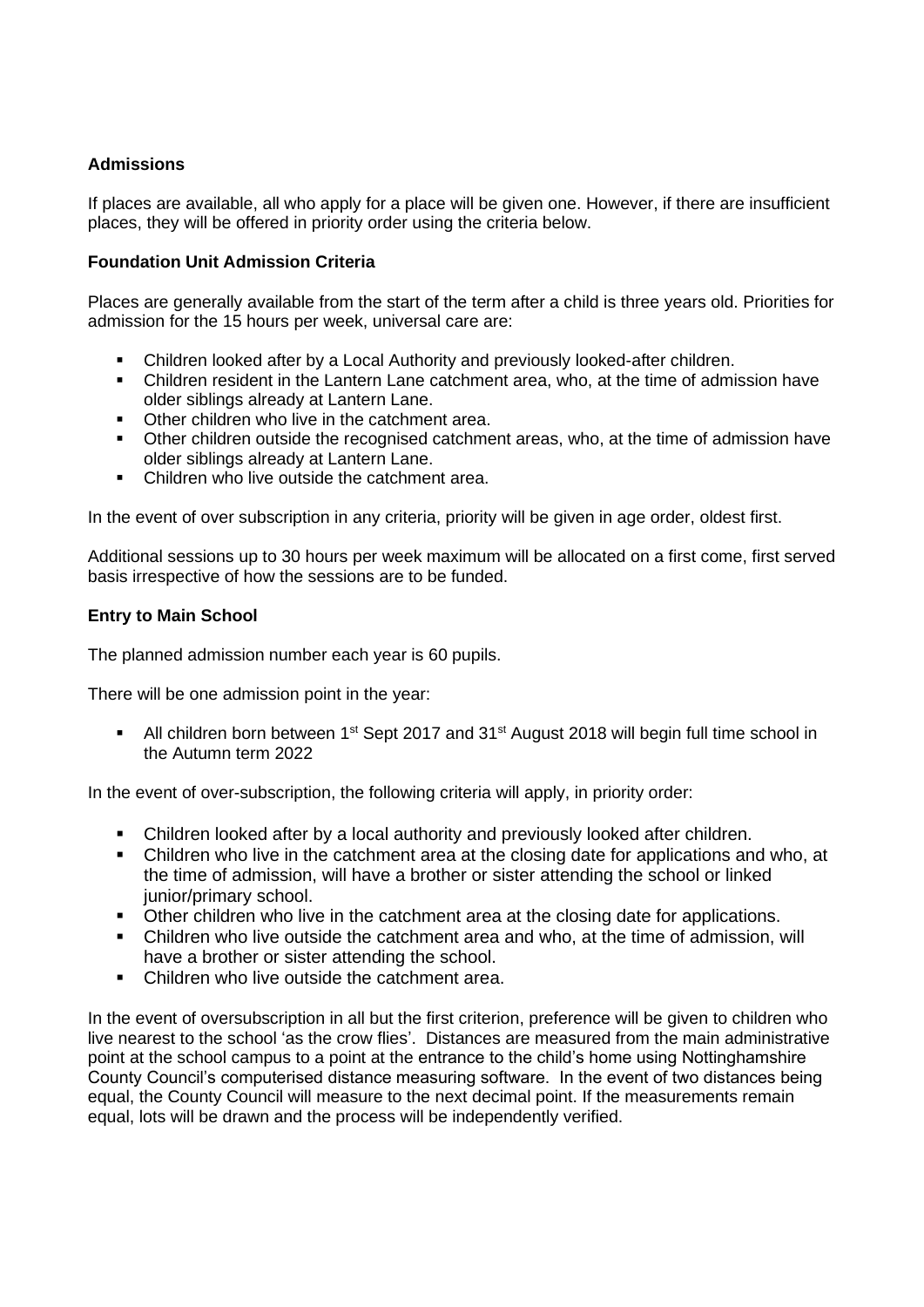### **Special Consideration**

The following groups of children will be given special consideration in their application:

Children whose particular medical needs, mobility support needs, special educational needs or social circumstances are supported by written evidence from a doctor, social worker or other relevant professional stating that the school is the only school which could cater for the child's particular needs. The evidence must be presented before the closing date for applications.

Further information on admissions can be obtained by speaking to a member of the school office staff, or by contacting Notts County Council's parent admission helpline on 0300 500 8080.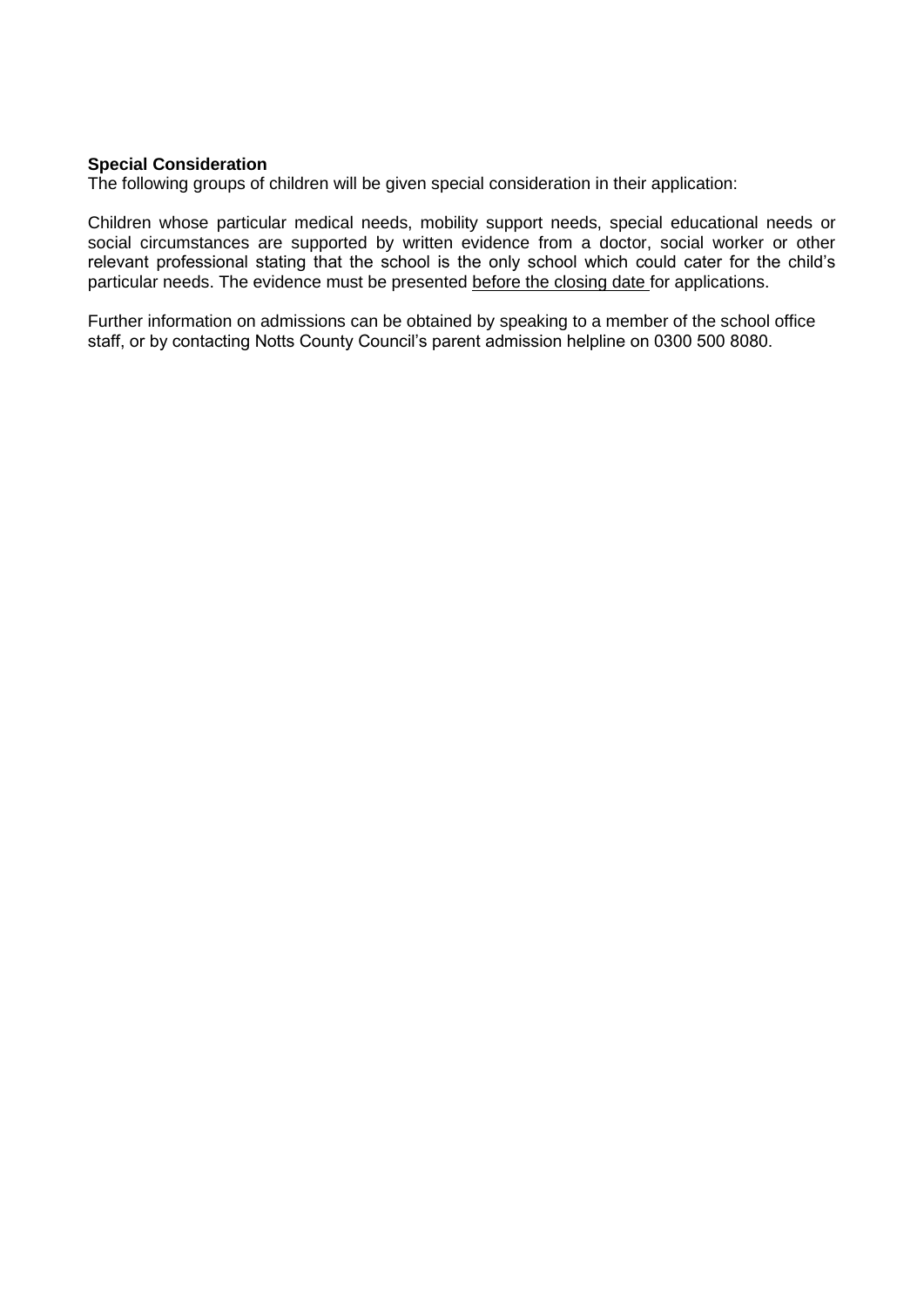

## **OUR POLICY FOR CHILD PROTECTION AND TO SAFEGUARD AND PROMOTE THE WELFARE OF OUR CHILDREN**

It is of the utmost importance to have good systems to protect children, tackle emerging threats and safeguard their welfare, throughout all the activities which the school undertakes. This means that staff and volunteers must be alert to possible concerns about every pupil and to report these in a proper fashion. The school has a safeguarding and child protection policy: parents may request a copy of this at any time.

It is important for parents to be aware of the following:

Staff and volunteers in the school have a duty to report concerns about a child, whether this means the child may be in need of additional support or help of some kind, or whether it is thought that a child may have been abused or be at risk of abuse.

There are four categories of abuse: physical, sexual, emotional, neglect.

In some cases, the school is obliged to refer children to children's social care staff, for children to be assessed for their needs, or if an investigation into possible child abuse is required. In many cases there will already have been discussions between school staff and the parents of the child and the situation and concerns will have been shared with parents. However, parents may not be told that the school has referred their child to children's social care if it is thought that this might put the child at risk.

Children's social care tries to carry out its enquiries in a sensitive fashion. It has to gather information and generally it can be open with parents about the steps being taken.

If you have concerns about a child, then you should contact the Multi-Agency Safeguarding Hub on 0300 500 8090, or our Senior Designated Person for Child Protection, Jane Butler.

*'Pupils are safe and happy in school. Pupils are taught how to stay safe, including how to use the internet safely. Parent's views are very positive.''*

**OFSTED 2017**